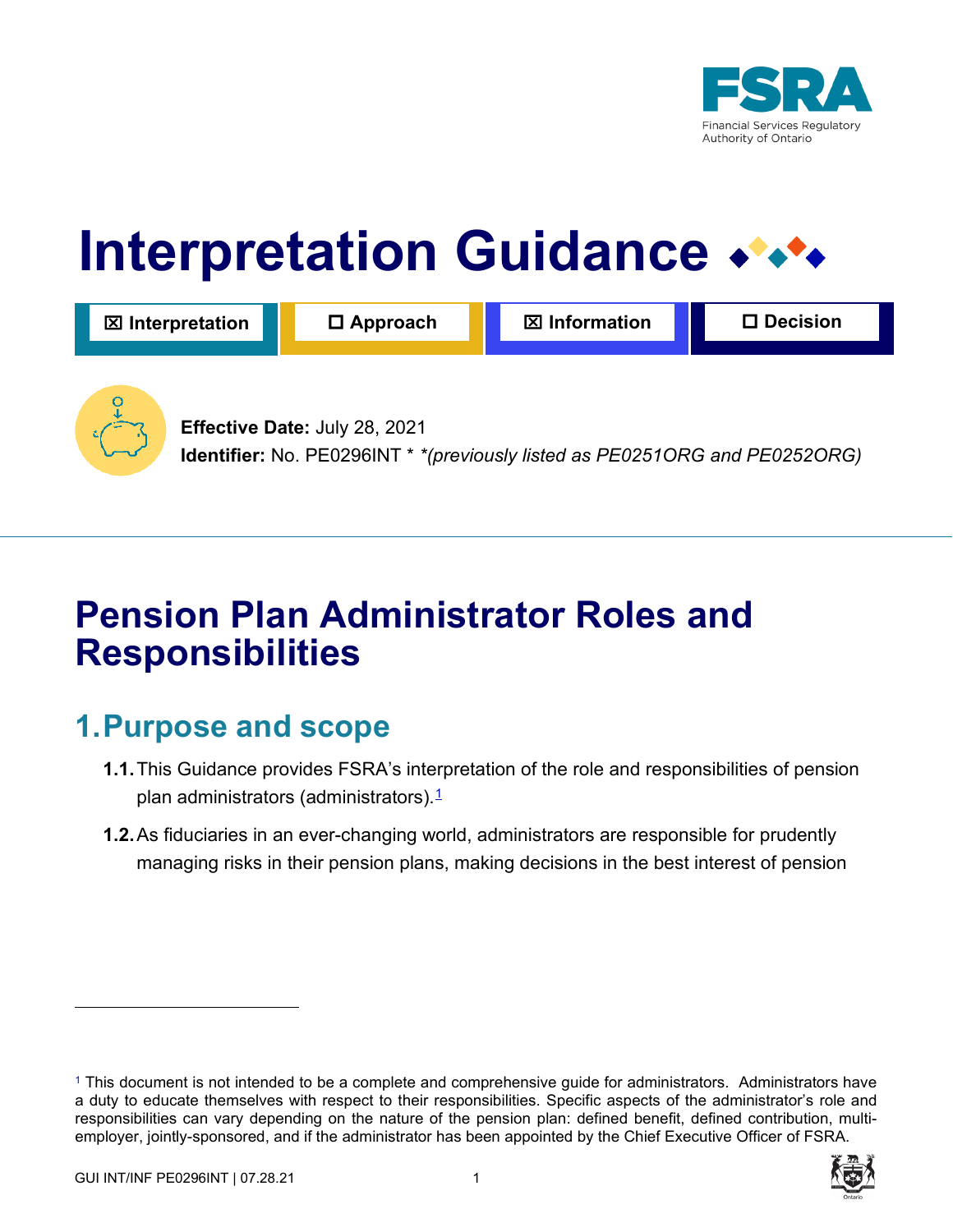plan beneficiaries<sup>2</sup>, and administering the plan in accordance with the filed plan documents and all applicable laws.

- **1.3.**Voluntary employment-based pension plans are an important component of retirement income security for employees and their families in Ontario. Good pension plan administration helps all stakeholders and enhances confidence in the ability of these plans to deliver their intended outcomes.
- **1.4.**FSRA's guiding principles for the supervision of the pension are set out in its [Pension](https://www.fsrao.ca/industry/pensions/regulatory-framework/guidance/pension-sector-guiding-principles)  [Sector Guiding Principles.](https://www.fsrao.ca/industry/pensions/regulatory-framework/guidance/pension-sector-guiding-principles)

#### **2.Role of administrator**

- **2.1.**An administrator is responsible for all aspects of the administration of the pension plan and the related pension fund, including:
	- Providing information to plan beneficiaries.
	- Complying with plan documents and applicable legal requirements.
	- Establishing, maintaining and investing the pension fund in accordance with the plan terms.
	- Maintaining complete and accurate plan records.
	- Ensuring that appropriate contributions are made to the pension plan.
	- Making benefit payments to plan beneficiaries.
- **2.2.**As a part of the administrator's governance activities (see below regarding governance policy), the administrator's role also includes responsibility for implementing processes to ensure plan risks (investment, funding, operational, legal etc.) are understood and addressed. Especially important in the context of defined benefit pension plans are those risks that might impact the security of the promised pension benefits, such as the financial risks to the plan's investments and the employer's ability to withstand variations in its funding commitments.

 $2$  As used in this Guidance, "beneficiaries" refer to any individual with an entitlement under a pension plan, including members, former members and retired members as defined in the *Pension Benefits Act* (PBA) and any other individual who may be entitled to payment from the plan.

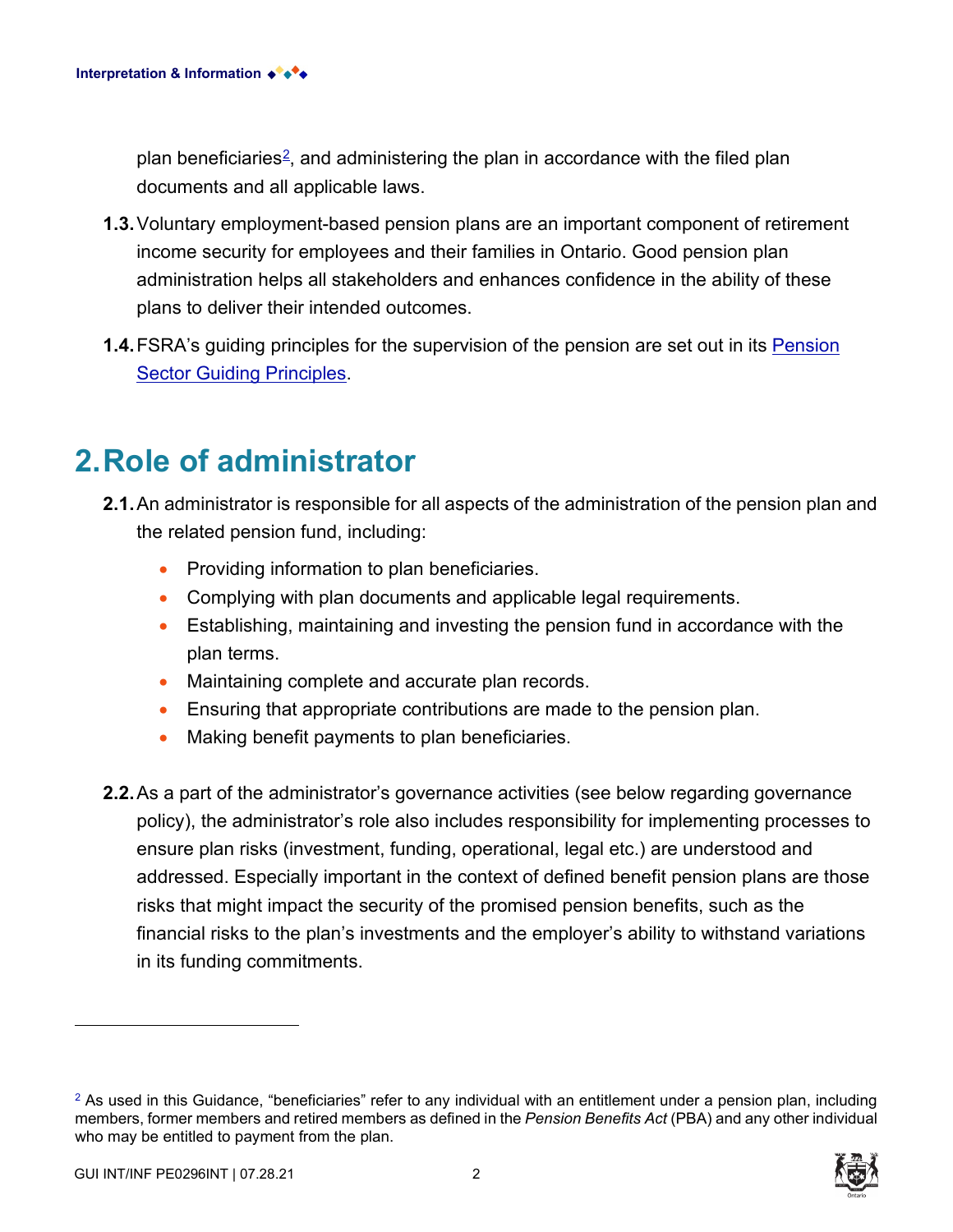**2.3.**The administrator's role differs from the roles of the plan sponsor and employer. <sup>3</sup> The plan sponsor's responsibilities include designing, establishing, amending and terminating the pension plan. $4$  The responsibilities of the employer include making contributions and providing sufficient funding to provide the promised pension benefits.<sup>5</sup> For many defined benefit pension plans, the employer's responsibilities also include understanding the risks that might impact the security of the promised pension benefits and its ability to withstand variations in its funding commitments based on the plan's funding and investment strategies.

#### **3. Who can be an administrator?**

- **3.1.**An administrator must be a person, body or entity specified by the *Pension Benefits Act*  (PBA). $§$  For most plans, the administrator is also the same entity as the employer of plan members and the plan sponsor. Another common form of administrator is a board of trustees.
- **3.2.**The individuals who make decisions for the administrator may delegate decision-making authority to other individuals within or outside of the organization. Where decision-making authority is delegated, the directors, pension committee or trustees should have in place controls and reporting requirements to ensure the administrator's responsibilities are fulfilled and pension benefits are protected.
- **3.3.**For some pension plans, the same individuals will have decision-making responsibilities for the administrator, the employer and/or the plan sponsor. In these situations, those individuals need to clearly understand and document when their decisions are taken as an administrator, an employer or a plan sponsor and be mindful of the potential for conflicts of interest among their roles (see below regarding fiduciary duties).



 $3$  In many cases the employer is also the plan sponsor. While the PBA is silent on the role the plan sponsor, CAPSA guidelines differentiate the role of the plan sponsor end pan sponsor.

<sup>&</sup>lt;sup>4</sup> CAPSA Guideline No. 4 Pension Plan Governance Guideline at [https://www.capsa-acor.org/CAPSAGuidelines.](https://www.capsa-acor.org/CAPSAGuidelines)<br><sup>5</sup> See, for instance, section 55 of the PBA.<sup>6</sup> Subsection 8(1) of the PBA sets out who or what entity can be the administrator of a pension plan.

 $6$  Subsection 8(1) of the PBA sets out who or what entity can be the administrator of a pension plan.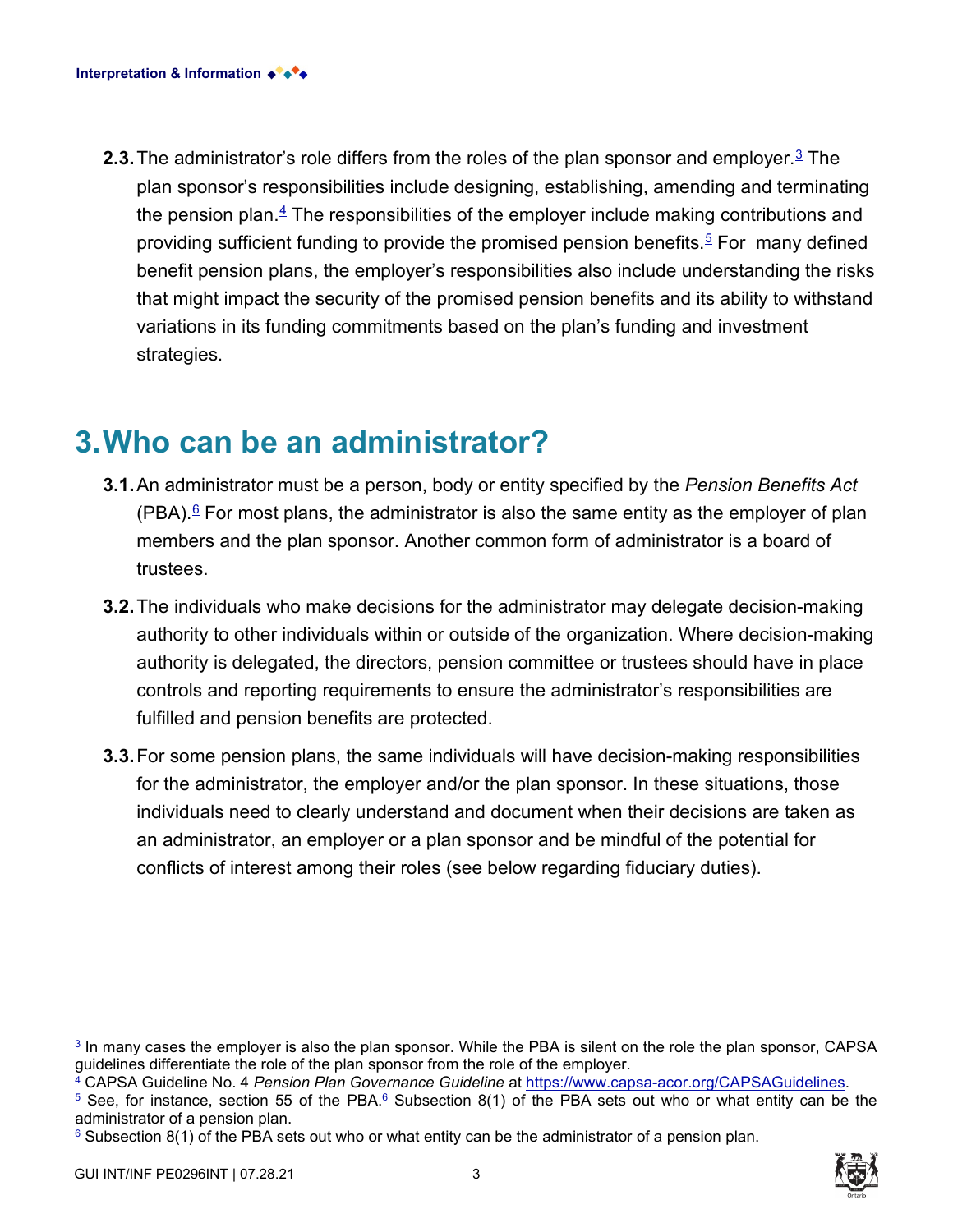#### **4.Responsibilities**

- **4.1.**Administrator responsibilities are set out in the pension plan documents, the PBA and other applicable legislation. Administrators also have responsibilities as fiduciaries under common law (see below regarding fiduciary duties).
- **4.2.**To assist administrators in carrying out their responsibilities, FSRA has published regulatory guidance. <sup>7</sup> The Canadian Association of Pension Supervisory Authorities (CAPSA) has also published documents describing leading practices. 8 Administrators should be able to demonstrate that they have considered these practices in their administration and investment activities.

#### **5. Fiduciary duties**

- **5.1.**Administrators are subject to fiduciary duties under common law and minimum standards prescribed by the PBA.
- **5.2.**It is well established in law that a fiduciary is required to act with the utmost good faith and in the best interest of beneficiaries. This means that administrators must be honest, act in good faith and treat plan beneficiaries impartially. They must also avoid or manage conflicts of interest – i.e., the individuals and legal entities acting as administrators must not permit their interests to conflict with the interest of plan beneficiaries.<sup><u>9</u></sup>
- **5.3.**The PBA also requires administrators to act with the care, diligence and skill that a person of ordinary prudence would exercise in dealing with the property of another person. They must also use all relevant knowledge and skill that they possess or, by reason of their profession, business or calling, ought to possess.<del>10</del> This is referred to as the administrator's standard of care.
- **5.4.**Individuals carrying out administrator functions must be knowledgeable about their responsibilities and the standard of care they must meet. Depending on the



<sup>7</sup> [https://www.fsrao.ca/industry/pension-sector/guidance.](https://www.fsrao.ca/industry/pension-sector/guidance) 8 [https://www.capsa-acor.org/CAPSAGuidelines.](https://www.capsa-acor.org/CAPSAGuidelines)

<sup>&</sup>lt;sup>9</sup> See, for instance, subsection 22(4) of the PBA.

<sup>&</sup>lt;sup>10</sup> Subsections 22(1) and (2) of the PBA. The standard of care articulated in the PBA with reference to the "property of another person" is considered higher than the fiduciary standard found in common law. The common law standard is considered to be determined with reference to the fiduciary's own property.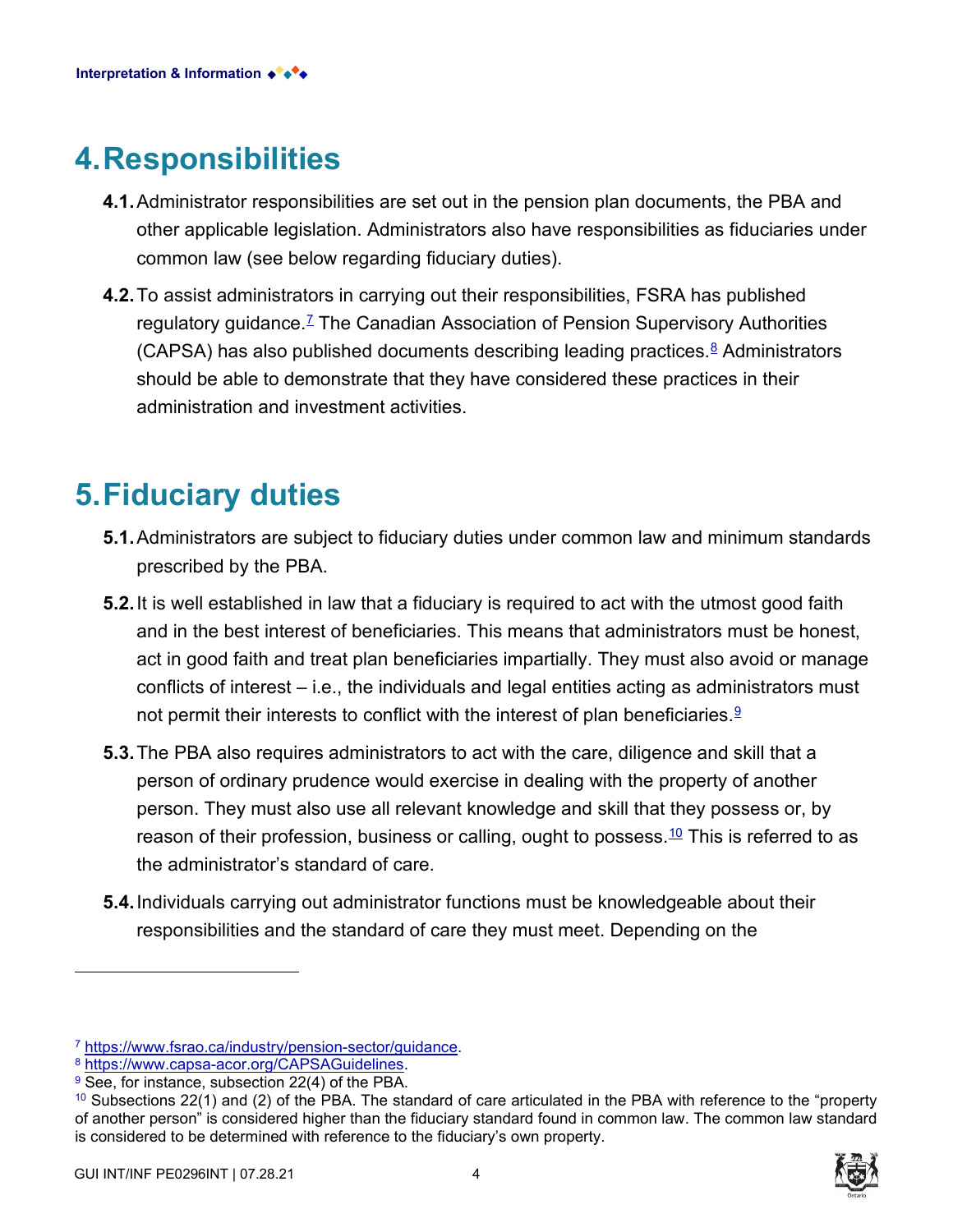circumstances, the standard of care may require the administrator to obtain the appropriate level of knowledge from third-party advisors.

- **5.5.**In determining whether the administrator's standard of care has been met, attention is paid to the policies and procedures put in place by the administrator and how they were followed in the course of administering the plan. Appropriate policies and procedures, including written records of administrator decisions and activities, can help ensure and demonstrate that in respect of decision-making, only proper factors are considered (e.g., interest of plan beneficiaries, compliance with plan documentation and applicable law) and that the appropriate degree of care, diligence and skill is adhered to.
- **5.6.**For pension plans where the administrator is also the plan sponsor and/or employer, there is a greater risk of potential conflicts of interest. For example, the directors and officers of a corporate employer must act in the best interests of the corporation. But, in carrying out administrator duties, those same individuals must act in the best interest of plan beneficiaries. In the context of multi-employer pension plans, individual trustees need to be mindful of potential conflicts of interest that may arise if they also occupy senior roles within the sponsoring union or the employer. Service provider engagements can also be a source of conflict of interest if the service provider provides services to the administrator and the plan sponsor or the employer (see below regarding service providers).
- **5.7.**A helpful perspective for dealing with conflicts of interest is to consider how an independent administrator would act in the specific circumstances. This might require obtaining independent, expert advice. Also, a written policy on conflicts of interest, included as part of the administrator's governance documents (see below regarding governance policy), is an effective way to identify potential conflicts of interest that may arise and the measures through which they can be effectively managed.
- **5.8.**An administrator's fiduciary duties apply in the context of ensuring that contributions to the plan are paid when due and the plan is sufficiently funded to pay the promised benefits.  $11$ For defined benefit pension plans, an administrator's fiduciary duties may require it to consider the plan's probability of delivering its promised benefits in situations of increased

<sup>11</sup> Section 56 of the PBA requires administrators to ensure contributions are paid when due. Section 59 of the PBA provides that administrators may commence proceedings in a court of competent jurisdiction to obtain payment of contributions.

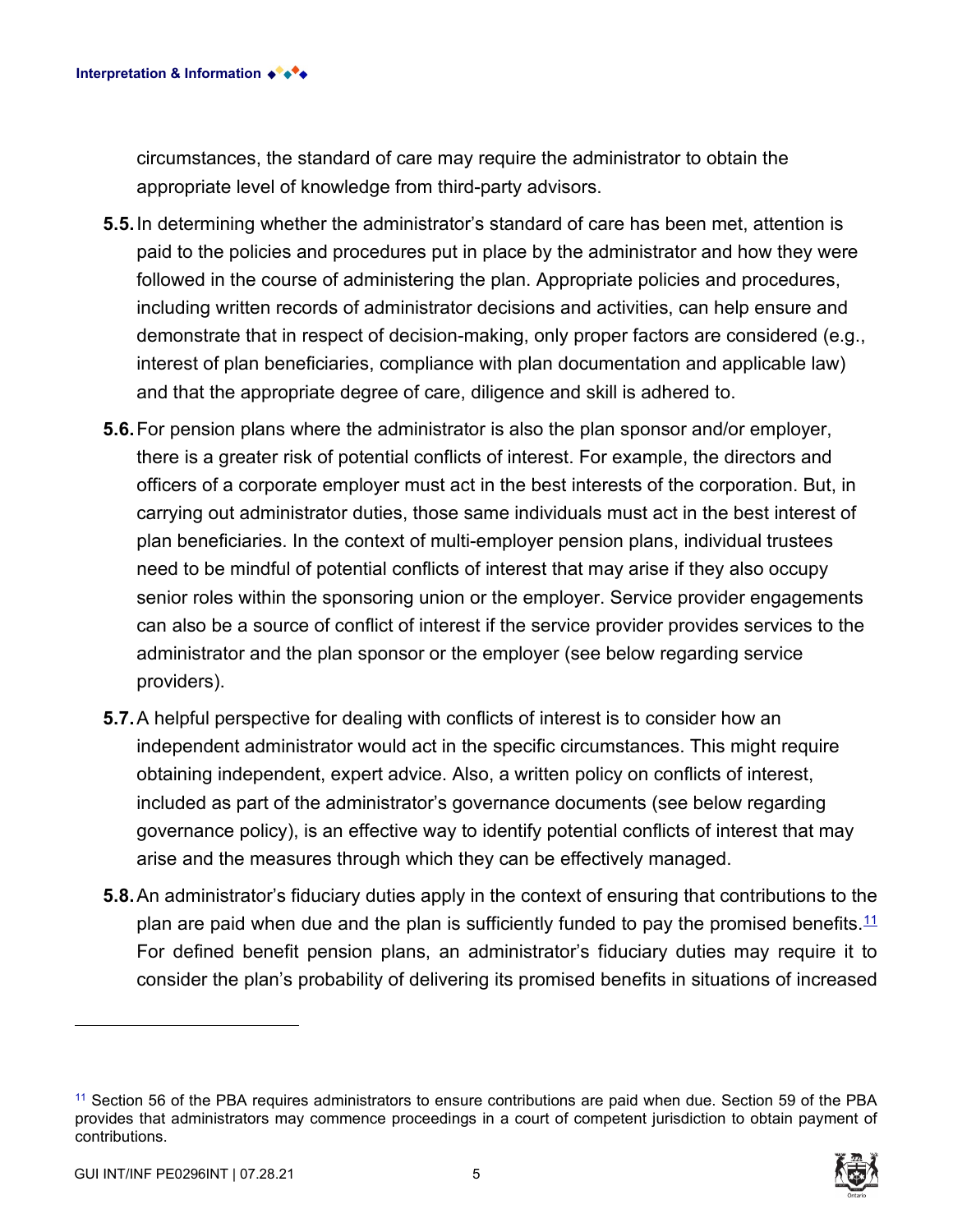funding risk, such as an employer's financial distress, and what actions are appropriate in light of its standard of care. $^{12}$  Depending on the circumstances, an administrator's fiduciary duties may require it to consider formal legal action to enforce the payment of contributions and/or ensure that sufficient assets are retained within the employer to fund the plan.<sup>13</sup>

#### **6.Service providers**

- **6.1.** Administrators often engage third-party service providers.<sup>14</sup> Service providers may provide advice as consultants or perform administration and investment activities for the pension plan. Such activities include, for instance, the preparation of a valuation report and investment decisions for the plan fund or for members' investment options, as applicable.
- **6.2.**Consistent with their fiduciary duties and statutory obligations, administrators need to understand how third-party advice informs their decision-making, and also prudently document and supervise the activities performed by those service providers.<sup>15</sup> Service providers should be subject to clear reporting obligations and have established policies and procedures that can be reviewed and monitored.
- **6.3.**Service providers, that are employed by administrators to carry out any act required for the administration and/or investment of the plan, are subject under the PBA to the same

<sup>&</sup>lt;sup>12</sup> FSRA has set forth its expectations of administrators in connection with the funding of single employer defined benefit pension plans in its Supervisory Approach for Single Employer Defined Benefit Pension Plans that are Actively<br>Monitored.

<sup>&</sup>lt;sup>13</sup> Legal actions might include actions based on breach of the administrator's fiduciary duty, breach of contract, corporate statute (e.g., derivative or oppression claims) and the *Fraudulent Conveyances Act*.

<sup>&</sup>lt;sup>14</sup> Subsection 22(5) of the PBA requires the administrator to be satisfied that it is reasonable and prudent to do so in the circumstances.

<sup>&</sup>lt;sup>15</sup> Subsection 22(7) of the PBA, for instance, requires administrators to carry out such supervision "as is prudent and reasonable".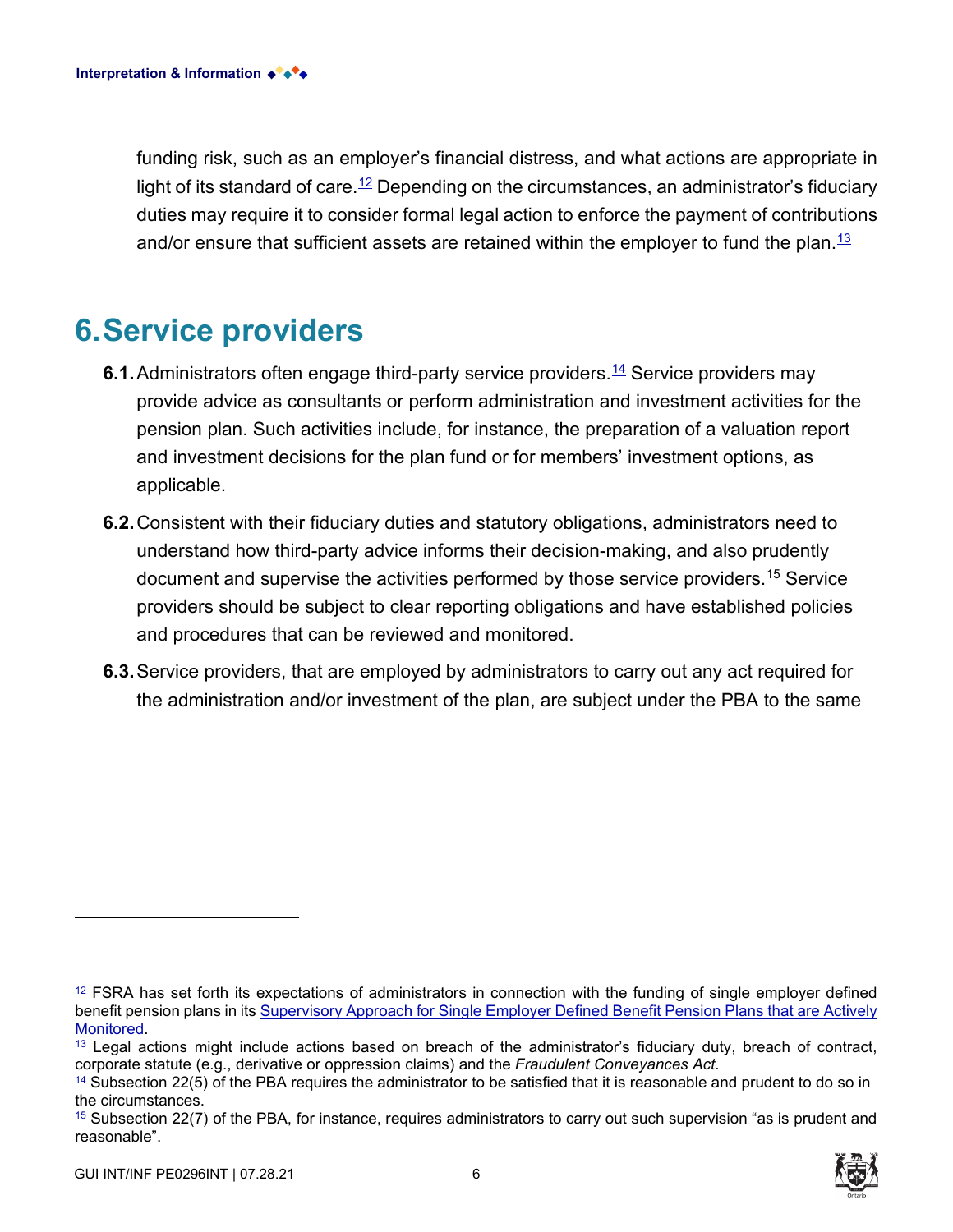standard of care as administrators.<sup>16</sup> Such service providers cannot contract out of the legislated standard of care.<sup>17</sup>

**6.4.**While the use of service providers does not relieve administrators of liability, their use can be an effective means for administrators to meet their standard of care and manage their exposure to liability. Administrators should ensure their reliance on service providers is reasonable in accordance with their standard of care, e.g., through their supervision activities and by asking questions to understand and verify the reasonableness of relying on any advice received.

#### **7. Administration expenses**

**7.1.**It is generally permissible, subject to the plan documents and the PBA, to pay reasonable expenses for the administration and investment of the pension plan out of the pension fund.<sup>18</sup> Permitted expenses are determined on a case-by-case basis. Such expenses should be appropriate for the circumstances of the pension plan and in the interest of plan beneficiaries.<sup>19</sup> Expenses incurred in connection with the role of the plan sponsor or employer are impermissible. $20$  An administrator should consider having an expense policy



 $16$  See subsections 22(5) and (8) of the PBA. FSRA interprets "agent" in a broad and purposive manner to include all service providers performing plan administration activities. FSRA recognizes, however, that a distinction can be made for service providers that only provide advice to an administrator and as such may not fall within the PBA's statutory language regarding an agent.

<sup>&</sup>lt;sup>17</sup> If a service provider seeks to negotiate a contractual provision to limit the amount of its potential liability for its services, the implications of the provision should be considered by the administrator in light of the administrator's own standard of care.<br><sup>18</sup> Administrators should be aware of any limitations in their plan documents or under the PBA. Section 22.1 of the

PBA provides that expenses must not be paid from the pension fund if they are prohibited, or their payment is otherwise provided for, under the plan documents or the PBA or its regulations. Subsection 10(1) of the PBA requires that the mechanism for the payment of the cost of administration of the pension plan and the pension fund be set out in the plan documents. Where the sponsor or employer acts as the administrator, the sponsor or employer may pay expenses from its account and invoice the fund provided the plan documents permit this practice.

<sup>&</sup>lt;sup>19</sup> Examples of permitted expenses include: actuarial fees to prepare and file required valuation reports and other reports as considered appropriate by the administrator; investment management fees; legal or consulting fees related to legislative compliance; continuing education costs for the administrator; records retention; and expenses related to the wind-up of the pension plan.

<sup>&</sup>lt;sup>20</sup> Examples of impermissible expenses include: professional fees to assist a plan sponsor or employer in designing or revising the plan benefit structure; implementing those decisions can result in permissible fees and expenses. More broadly, fees and expenses whose primary purpose is to benefit the employer or plan sponsor are generally impermissible (e.g., the preparation of off-cycle valuation reports where the primary goal is to reduce employer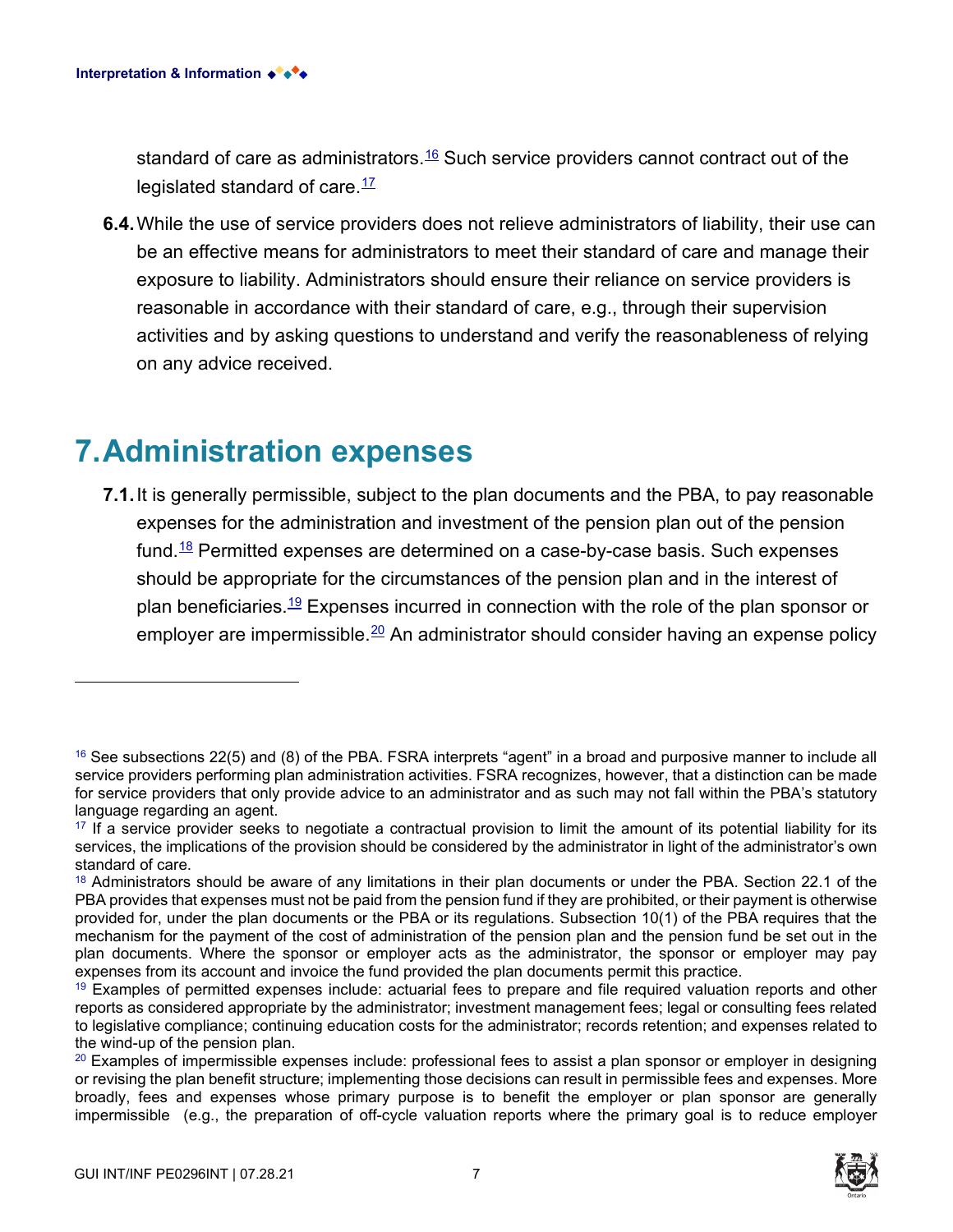and/or obtain expert advice regarding the ability to pay expenses out of the plan where appropriate. An expense policy forms part of an administrator's governance policy (see below regarding governance policy).

#### **8.Governance policy**

- **8.1.**As outlined by CAPSA in its *Pension Plan Governance Guideline*, <sup>21</sup> having a documented governance framework or policy is considered a key practice for pension governance. FSRA's supervisory activities frequently include a review of plans' governance frameworks. Failure to have and follow a governance framework exposes the administrator to potential sanction and liability for having breached its fiduciary and statutory standard of care.
- **8.2.**Administrators, in developing their governance policies, should refer to CAPSA's *Pension Plan Governance Guideline*, including the *Self-Assessment Questionnaire* and *FAQs*, and consider other best practices as may be relevant. A key component of a governance policy is a prudential framework. This framework is intended to identify and assess the magnitude and probability of potential risks, including the ability to absorb future fluctuations in funding contributions, based on reasonable assumptions, and to put into effect appropriate risk management practices. $22$

#### **9.Effective date and future review**

This Guidance is effective July 28, 2021. The next review of this Guidance will be initiated no later than July 28, 2024.

contributions); professional fees incurred by the employer as part of collective agreement negotiations; expenses incurred in connection with an employer's surplus withdrawal application. Despite the foregoing, expenses incurred in connection with an employer's surplus withdrawal application can be permitted expenses if approved by the Chief Executive Officer of FSRA or by written agreement of the affected plan beneficiaries.

<sup>21</sup> CAPSA Guideline No. 4 at [https://www.capsa-acor.org/CAPSAGuidelines.](https://www.capsa-acor.org/CAPSAGuidelines)

 $22$  As part of a defined benefit pension plan's overall governance framework, the investment and funding policies also serve to capture risks and put into place approach risk management practices. See CAPSA Guideline No. 6 Pension Plan Prudent Investment Practices Guideline at <https://www.capsa-acor.org/Documents/View/59> and Guideline No. 7 Pension Plan Funding Policy Guideline at <https://www.capsa-acor.org/Documents/View/1846>.